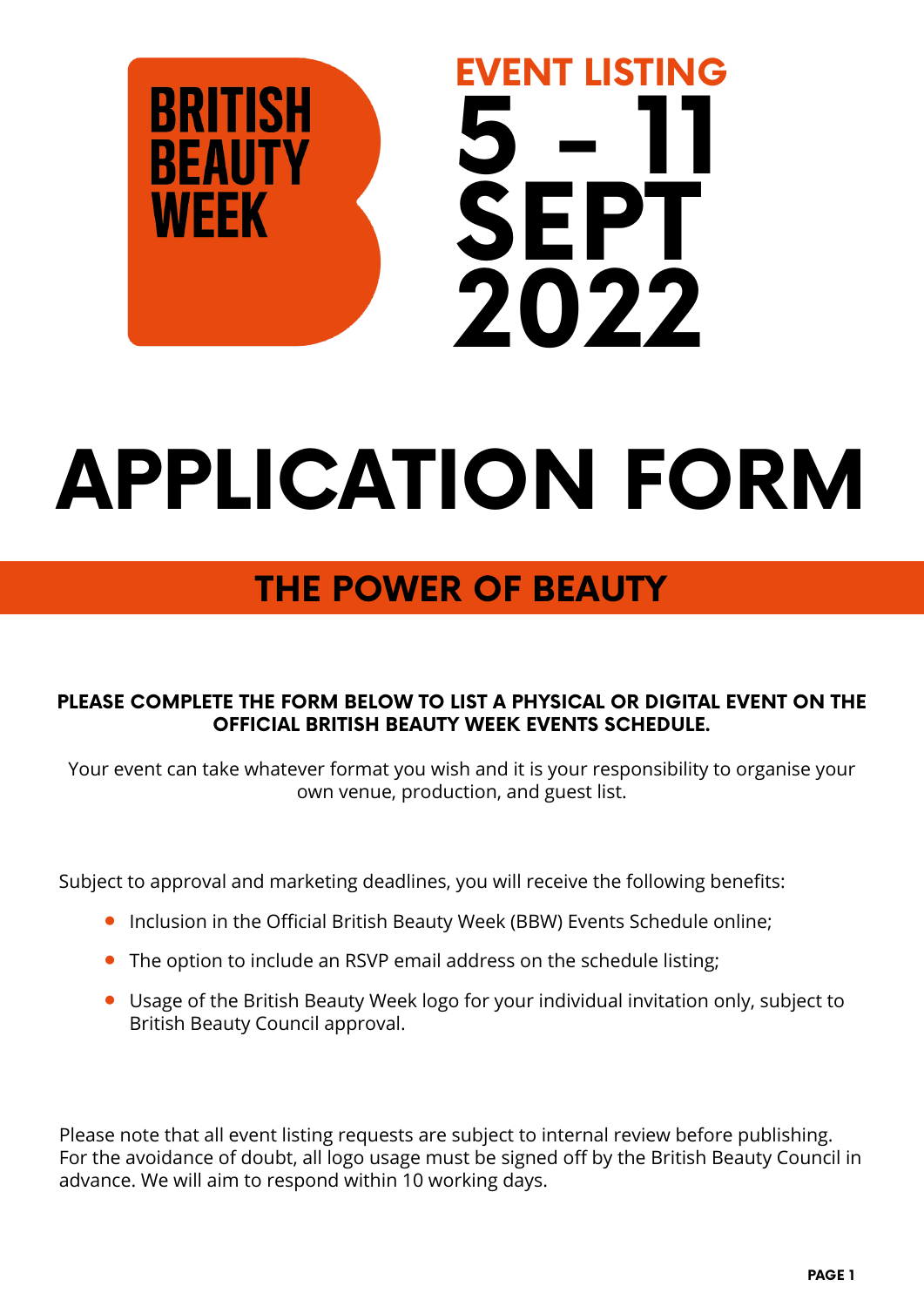## **BBW BRAND GUIDELINES:**

As an official participant of British Beauty Week 2022, you will have access to all BBW logos. When using these logos, follow the below guidelines:

- **• DO:** Use the BBW logo with your own brand logo to co-brand collateral such as invitations, social media posts and in-store displays.
- **• DON'T:** Use the BBW logo with any other business or organisation's logo, other than your own. You cannot use the British Beauty Council logo, only the British Beauty Week ones.
- **• DON'T:** Edit the BBW logos, e.g. you cannot edit the colours, fonts or make additions to the logo.

Communications - when sharing about your involvement in British Beauty Week 2022, follow the below guidelines:

**• DO:** Capitalise 'British Beauty Week'.

Improper or unapproved use of the BBW logo will result in your event being removed from the BBW events schedule.

### **COMPANY INFORMATION**

| <b>Company Name</b>   |  |
|-----------------------|--|
| <b>Address Line 1</b> |  |
| <b>Address Line 2</b> |  |
| <b>Address Line 3</b> |  |
| <b>City</b>           |  |
| Postcode              |  |

# **DIRECTOR/CEO INFORMATION**

**First Name**

**Surname**

**Email**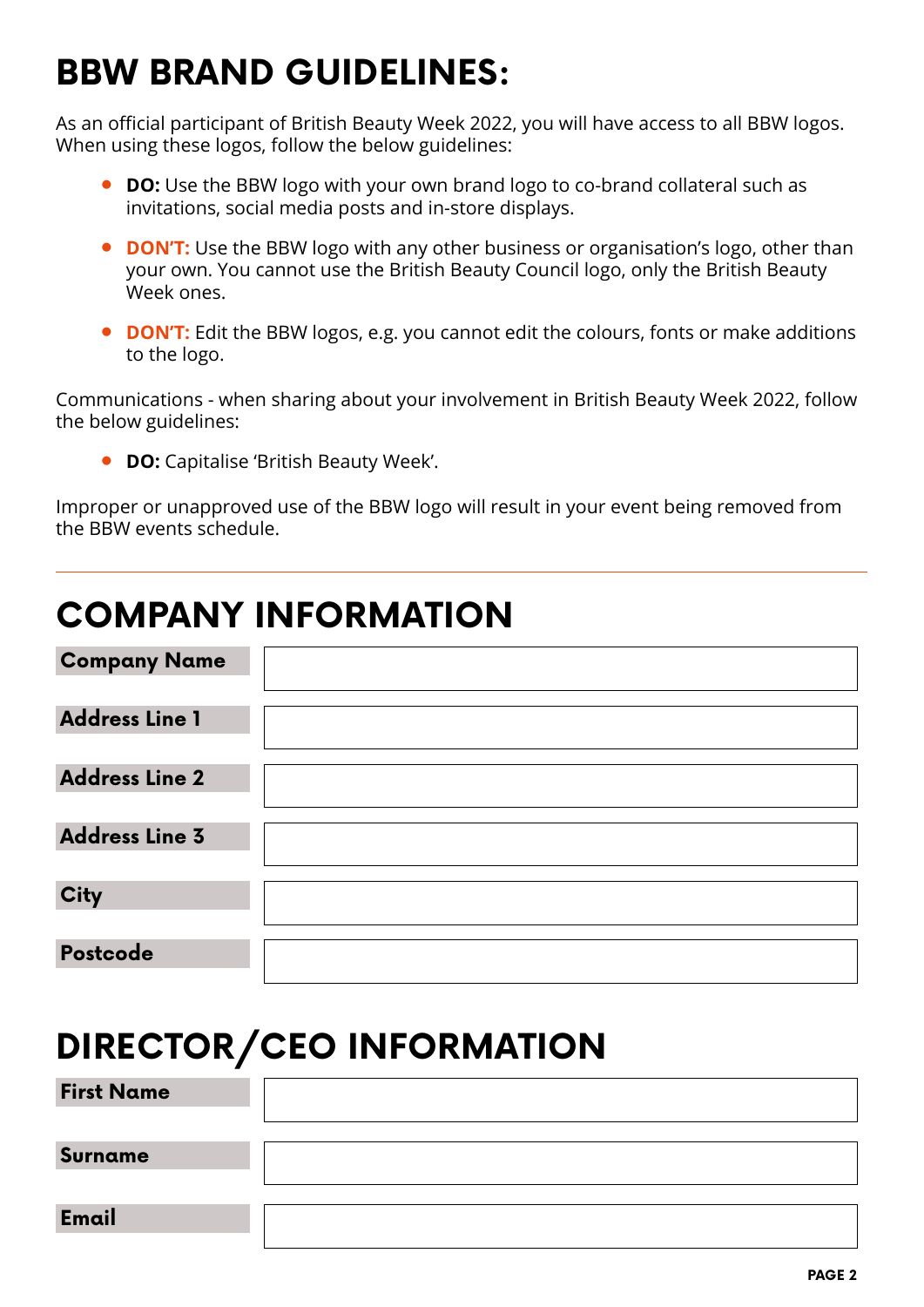# **SCHEDULING CONTACT**

| <b>First Name</b>        |  |
|--------------------------|--|
|                          |  |
| Surname                  |  |
|                          |  |
| Company (If<br>External) |  |
|                          |  |
| <b>Position</b>          |  |
|                          |  |
| Email                    |  |
|                          |  |
| <b>Mobile Number</b>     |  |

### **EVENT INFORMATION**

| Date                                      |                                                                            |
|-------------------------------------------|----------------------------------------------------------------------------|
|                                           | (Must fall on a date during British Beauty Week 2022 - September 5th-11th) |
| <b>Start Time</b>                         | <b>Finish Time</b>                                                         |
|                                           |                                                                            |
| <b>Event Title</b>                        |                                                                            |
|                                           |                                                                            |
| <b>Event Format</b><br><b>Description</b> |                                                                            |
|                                           | (Internal reference only)                                                  |
| Company<br>Category                       |                                                                            |
|                                           | (This will be listed alongside your event)                                 |
| <b>Event Website</b>                      |                                                                            |
|                                           | (This will be listed alongside your event)                                 |